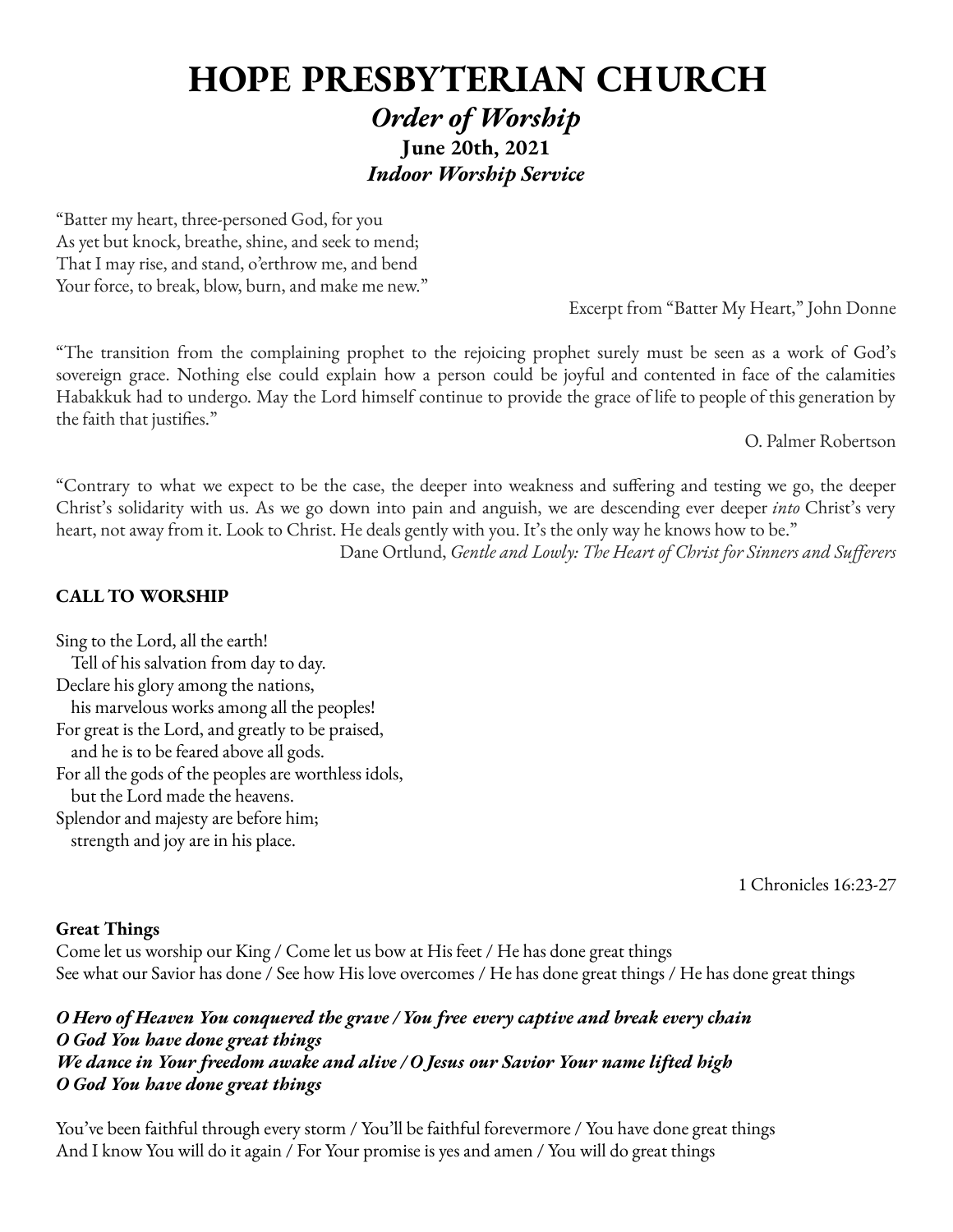### God You do great things

Hallelujah God above it all / Hallelujah God unshakable / Hallelujah You have done great things (REPEAT) You've done great things

by Jonas Myrin and Phil Wickham © Phil Wickham Music, Simply Global Songs, Sing My Songs, and Remaining portion is unaffiliated

### **How Great Is Our God**

The splendor of the King / Clothed in majesty / Let all the earth rejoice / All the earth rejoice He wraps Himself in light / And darkness tries to hide / And trembles at His voice / And trembles at His voice

### *How great is our God / Sing with me / How great is our God And all will see how great / How great is our God*

And age to age He stands / And time is in His hands / Beginning and the End / Beginning and the End The Godhead three in one / Father Spirit Son / The Lion and the Lamb / The Lion and the Lamb

Name above all names / Worthy of all praise / My heart will sing / How great is our God

by Chris Tomlin, Ed Cash, and Jesse Reeves © 2004 Alletrop Music

# **CALL TO CONFESSION Ethan Smith**

#### **Confession of Sin**

Gracious God, our sins are too heavy to carry and too real to hide. Forgive what our lips tremble to name, what our hearts can no longer bear, and what has become for us a consuming fire of judgment. Set us free from a past that we cannot change, and grant us grace to grow more and more in your likeness and image, through Jesus Christ, our Lord. Amen.

#### **Silent Confession**

#### **Assurance of Pardon:**

Oh give thanks to the Lord, for he is good; for his steadfast love endures forever! Let those who fear the Lord say, "His steadfast love endures forever!" Out of my distress I called to the Lord;

the Lord answered me and set me free.

Psalm 118:1, 4-5

# **Yet Not I But Through Christ In Me**

What gift of grace is Jesus my redeemer / There is no more for heaven now to give He is my joy my righteousness and freedom / My steadfast love my deep and boundless peace To this I hold my hope is only Jesus / For my life is wholly bound to his Oh how strange and divine I can sing all is mine / Yet not I but through Christ in me

The night is dark but I am not forsaken / For by my side the Saviour he will stay I labour on in weakness and rejoicing / For in my need his power is displayed To this I hold my Shepherd will defend me / Through the deepest valley he will lead Oh the night has been won and I shall overcome / Yet not I but through Christ in me No fate I dread I know I am forgiven / The future sure the price it has been paid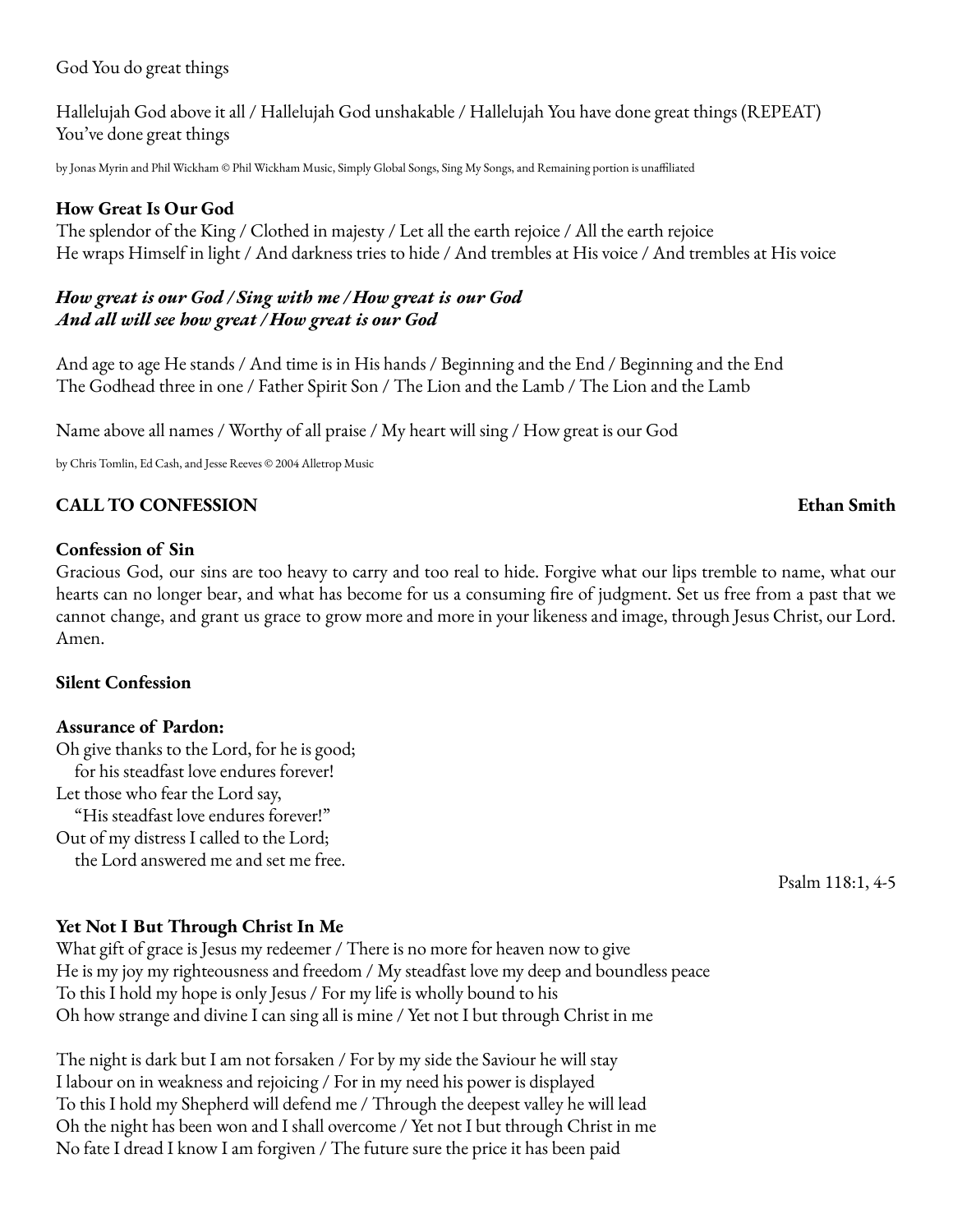For Jesus bled and suffered for my pardon / And he was raised to overthrow the grave To this I hold my sin has been defeated / Jesus now and ever is my plea Oh the chains are released I can sing I am free / Yet not I but through Christ in me With every breath I long to follow Jesus / For he has said that he will bring me home And day by day I know he will renew me / Until I stand with joy before the throne To this I hold my hope is only Jesus / All the glory evermore to him When the race is complete still my lips shall repeat / Yet not I but through Christ in me by Jonny Robinson, Rich Thompson, and Michael Farren © 2018 CityAlight Music and Remaining portion is unaffiliated **Passing of the Peace of Christ Leader:** May the peace of Christ be with you. *All: And also with you.* **Welcome and Prayers of the People Deanne Trollinger Offering & Doxology** Praise God from whom all blessings flow / Praise him all creatures here below Praise him above ye heavenly hosts / Praise father, son, and holy ghost **Life Together Davis Mooney PREACHING OF THE WORD "Joyf ul Prayers in Sorrowf ul Times" Davis Mooney**  $<sup>1</sup>$  A prayer of Habakkuk the prophet, according to Shigionoth.</sup>  $2^2$ O Lord, I have heard the report of you, and your work, O Lord, do I fear. In the midst of the years revive it; in the midst of the years make it known; in wrath remember mercy. <sup>3</sup> God came from Teman, and the Holy One from Mount Paran. His splendor covered the heavens, and the earth was full of his praise.  $4$  His brightness was like the light; rays flashed from his hand; and there he veiled his power. <sup>5</sup> Before him went pestilence, and plague followed at his heels.  $^6$ He stood and measured the earth; he looked and shook the nations; then the eternal mountains were scattered; the everlasting hills sank low. His were the everlasting ways.  $\sqrt{7}$  I saw the tents of Cushan in affliction; the curtains of the land of Midian did tremble.  $8$  Was your wrath against the rivers, O Lord?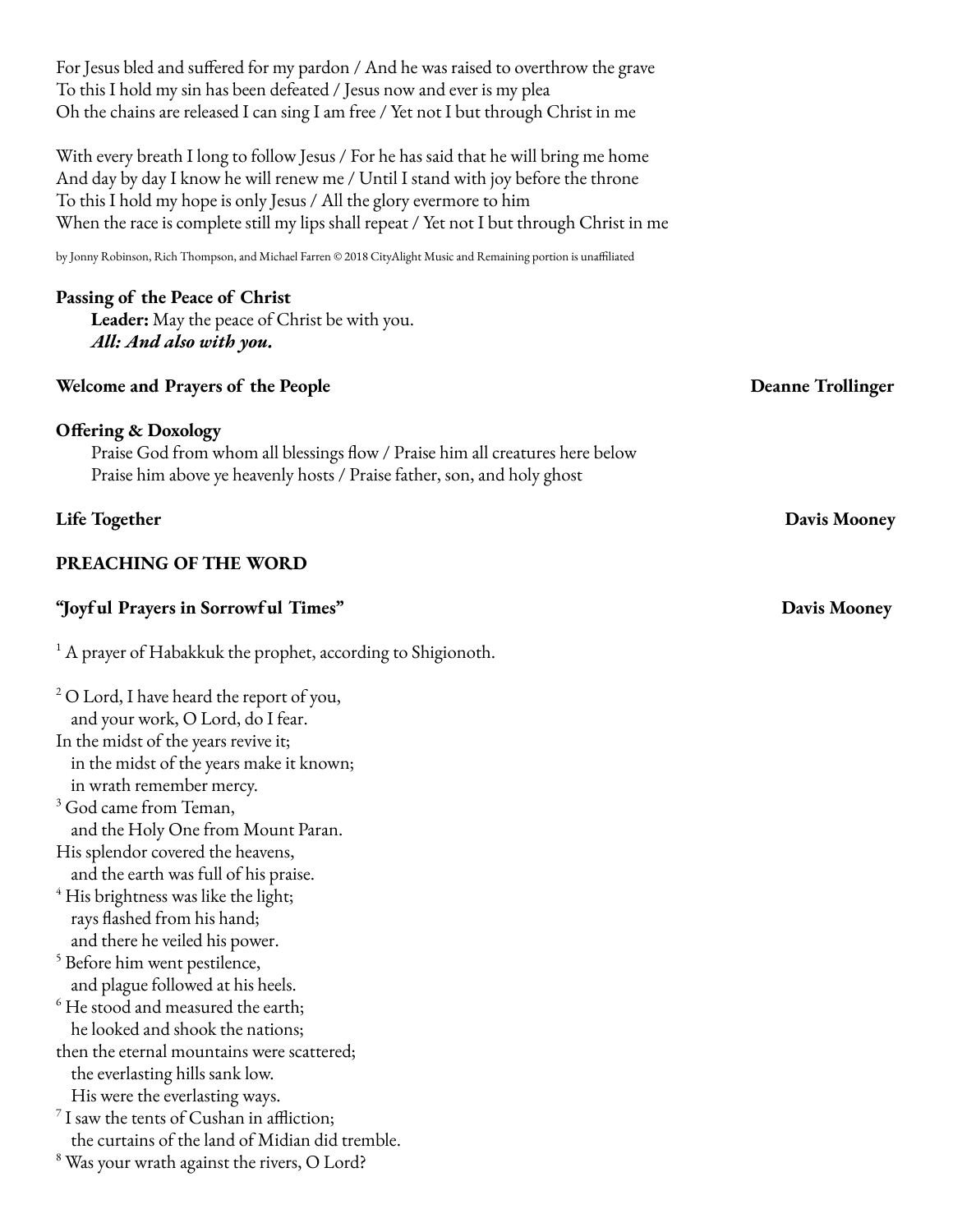Was your anger against the rivers, or your indignation against the sea, when you rode on your horses,

- on your chariot of salvation?
- <sup>9</sup> You stripped the sheath from your bow, calling for many arrows.
- You split the earth with rivers.  $10$  The mountains saw you and writhed;
- the raging waters swept on; the deep gave forth its voice;
- it lifted its hands on high.
- $11$  The sun and moon stood still in their place at the light of your arrows as they sped, at the flash of your glittering spear.
- $12$  You marched through the earth in fury; you threshed the nations in anger.
- $13$  You went out for the salvation of your people, for the salvation of your anointed.
- You crushed the head of the house of the wicked, laying him bare from thigh to neck.
- $14$  You pierced with his own arrows the heads of his warriors, who came like a whirlwind to scatter me, rejoicing as if to devour the poor in secret.
- <sup>15</sup> You trampled the sea with your horses, the surging of mighty waters.

<sup>16</sup> I hear, and my body trembles; my lips quiver at the sound; rottenness enters into my bones;

- my legs tremble beneath me.
- Yet I will quietly wait for the day of trouble to come upon people who invade us.
- $17$  Though the fig tree should not blossom, nor fruit be on the vines, the produce of the olive fail and the fields yield no food, the flock be cut off from the fold and there be no herd in the stalls, <sup>18</sup> yet I will rejoice in the Lord; I will take joy in the God of my salvation. <sup>19</sup> God, the Lord, is my strength; he makes my feet like the deer's; he makes me tread on my high places.
- To the choirmaster: with stringed instrumen t s.
- **Leader:** This is the Word of God for the people of God. *All: Thanks be to God*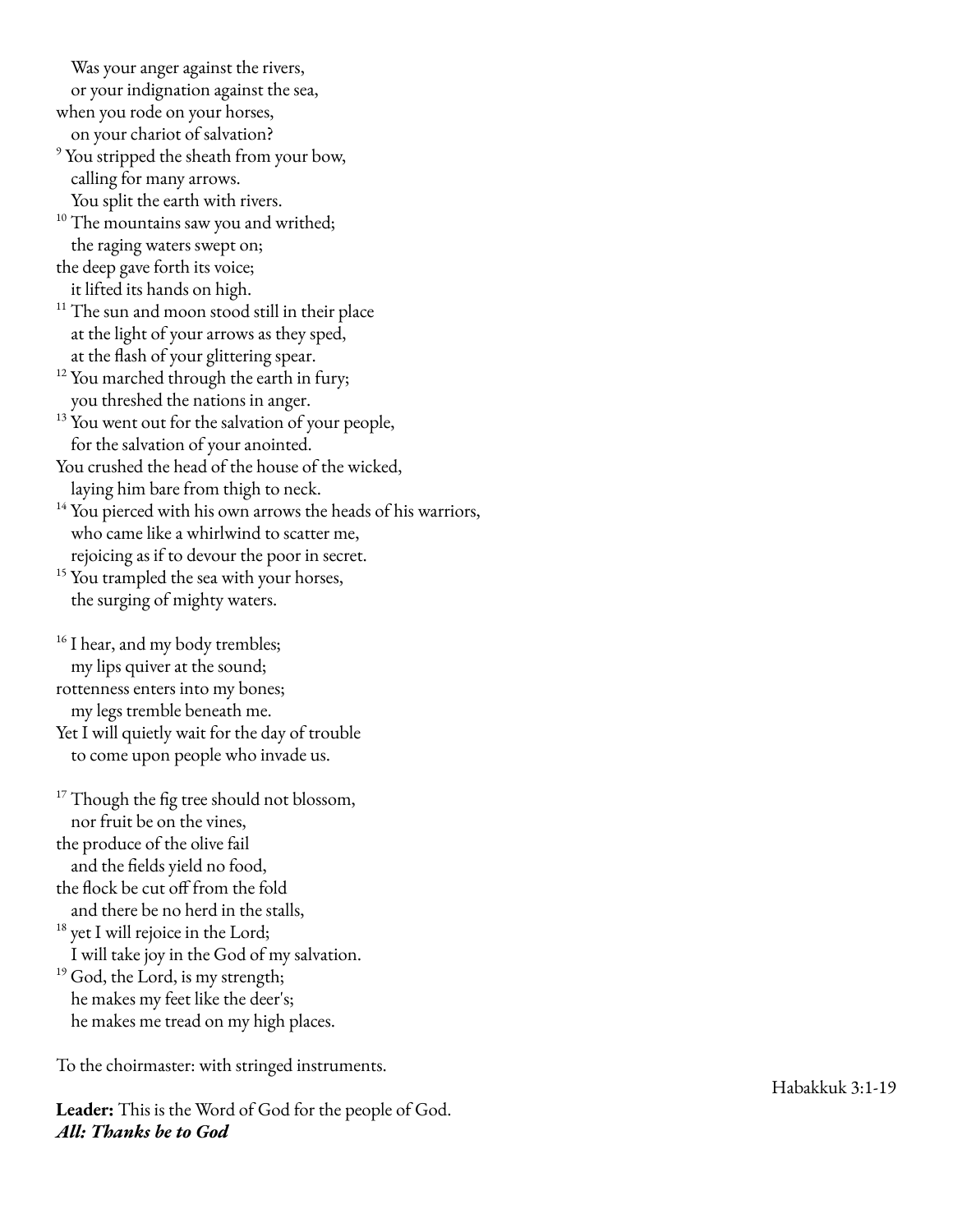# **THE LORD'S SUPPER**

#### **The Apostles' Creed**

I believe in God the Father Almighty, Maker of heaven and earth. I believe in Jesus Christ, his only Son, our Lord, who was conceived by the Holy Spirit, and born of the virgin Mary. He suffered under Pontius Pilate, was crucified, died, and was buried; he descended into Hell. The third day he rose again from the dead. He ascended into heaven and is seated at the right hand of God the Father Almighty. From there he will come to judge the living and the dead. I believe in the Holy Spirit, the holy catholic church, the communion of saints, the forgiveness of sins, the resurrection of the body, and the life everlasting. Amen.

## **Lord's Supper Instructions**

- We invite those seated furthest away from the pulpit to come to the table first. An usher will tell you when to come.
- Households may approach together. We ask that each household practice physical distancing when awaiting their turn.
- Communicants will cup their hands, ready to receive the bread.
- Another server will make a cup available for each communicant to pick up. Wine is the darker liquid and grape juice is the lighter liquid.
- Young children who have made a profession of faith may partake in the Lord's Supper when they have met with and been approved by the Session.

# **It Is Well With My Soul**

When peace like a river / Attendeth my way / When sorrows like sea billows roll Whatever my lot / Thou hast taught me to say / It is well / It is well with my soul

# *It is well with my soul / It is well / It is well with my soul*

Tho' Satan should buffet / Tho' trials should come / Let this blest assurance control That Christ hath regarded / My helpless estate / And hath shed His own blood / For my soul

My sin O the bliss / Of this glorious thought / My sin not in part but the whole Is nailed to the cross / And I bear it no more / Praise the Lord / Praise the Lord O my soul

And Lord haste the day / When the faith shall be sight / The clouds be rolled back as a scroll The trump shall resound / And the Lord shall descend / Even so it is well / With my soul

by Philip Paul Bliss and Horatio G. Spafford © Public Domain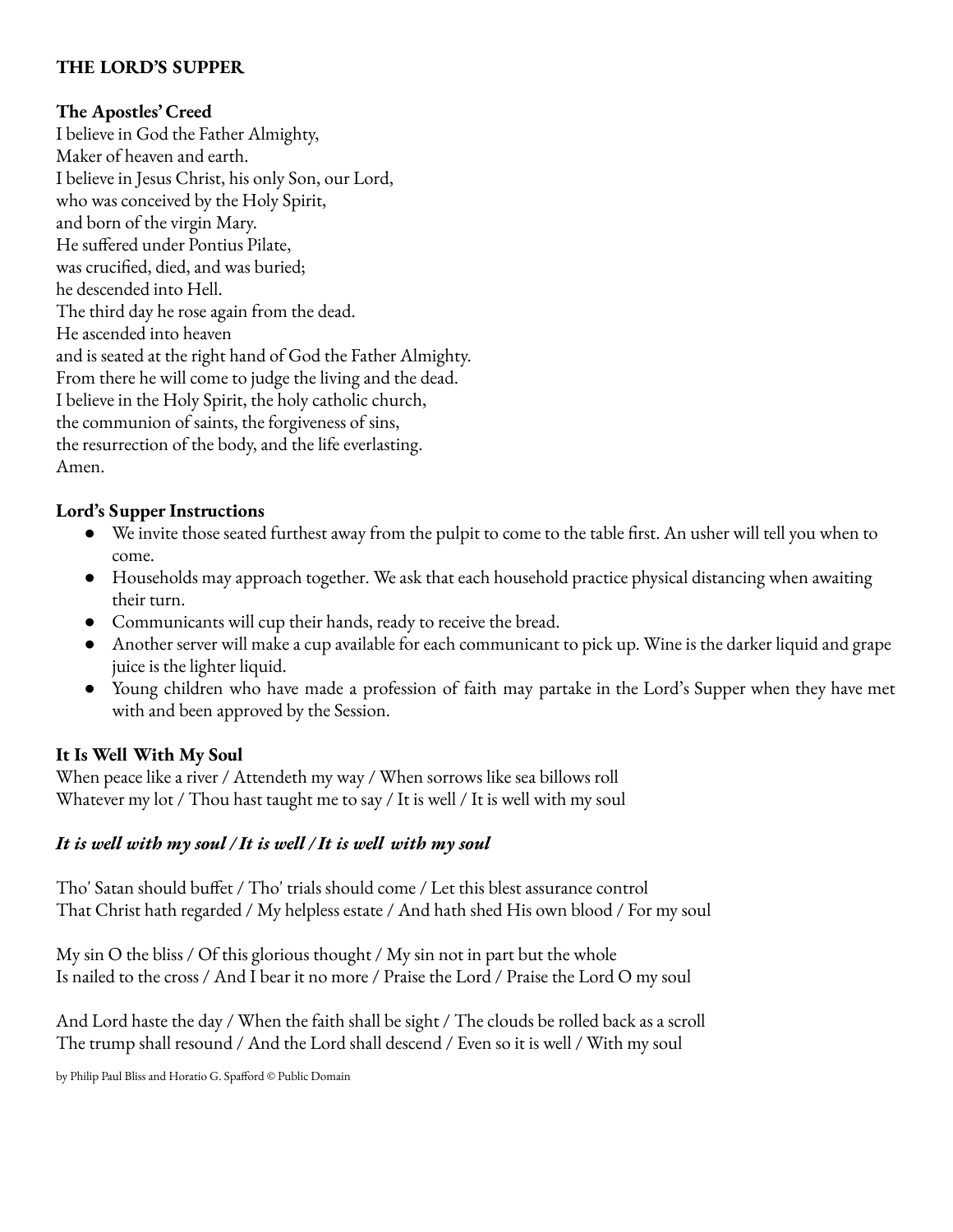### **BENEDICTION**

<sup>16</sup> Now may our Lord Jesus Christ himself, and God our Father, who loved us and gave us eternal comfort and good hope through grace, <sup>17</sup> comfort your hearts and establish them in every good work and word.

2 Thessalonians 2:16-17

# **ADDITIONAL PRAYERS AND MEDITATIONS**

#### **Prayer for Those Struggling with Sin**

Lord Jesus, grant that I may see in you the fulfillment of all my needs and may turn from every false satisfaction to feed on you, the true and living bread. Enable me to lay aside the sin that clings so closely, and run with perseverance the race set before me, looking to you, the author and perfecter of my faith. Amen.

#### **Prayer for Those Searching for the Truth**

Jesus, you claim to be the way, the truth, and the life. Grant that I might be undaunted by the cost of following you as I consider the reasons for doing so. If what you claim is true, please guide me, teach me, and open to me the reality of who you are. Give me an understanding of you that is coherent, convincing, and that leads to the life that you promise. Amen.

#### **Prayer of Belief**

Lord Jesus, I admit that I am weaker and more sinful than I ever before believed, but through you I am more loved and accepted than I ever dared hope. I thank you for paying my debt, bearing my punishment on the cross, and offering forgiveness and new life. Knowing that you have been raised from the dead, I turn from my sins and receive you as Savior and Lord. Amen.

#### **LIFE TOGETHER**

**Visitors:** text **new2hope** to 94000. We would love to know you joined us for worship!

**Prayer Requests:** text **hopeprayers** to 94000 if you would like to send us your prayer requests.

**Youth Service Camp:** Students who have completed 6-12th grade are invited to join us at Love Out Loud Student Camp on July 5-9th from 8:30am-8:00pm. The cost for the week is \$125, which includes lunch and dinner each day (scholarships available). Contact Davis Mooney (423-255-6862 or dmooney@hopechurchws.org) if you're interested in coming.

**Childcare During the Indoor Worship Service:** Next Sunday, we will offer indoor childcare for infants-36 months. Space is limited and registration is required! The mother's nursing in rooms 103 & 104 rooms will also be available.

**Job Opening:** Hope Church is actively looking to fill our upcoming vacancy at the key position of church Sexton. Please pray with us for God's provision, and please help us connect with anyone who you know may be interested. The position is part-time and will begin at 10-12 hours per week. Contact [Ethan](mailto:esmith@hopechurchws.org) Smith or Jeanne [Lenham](mailto:office@hopechurchws.org) for more information. hopechurchws.org/sexton